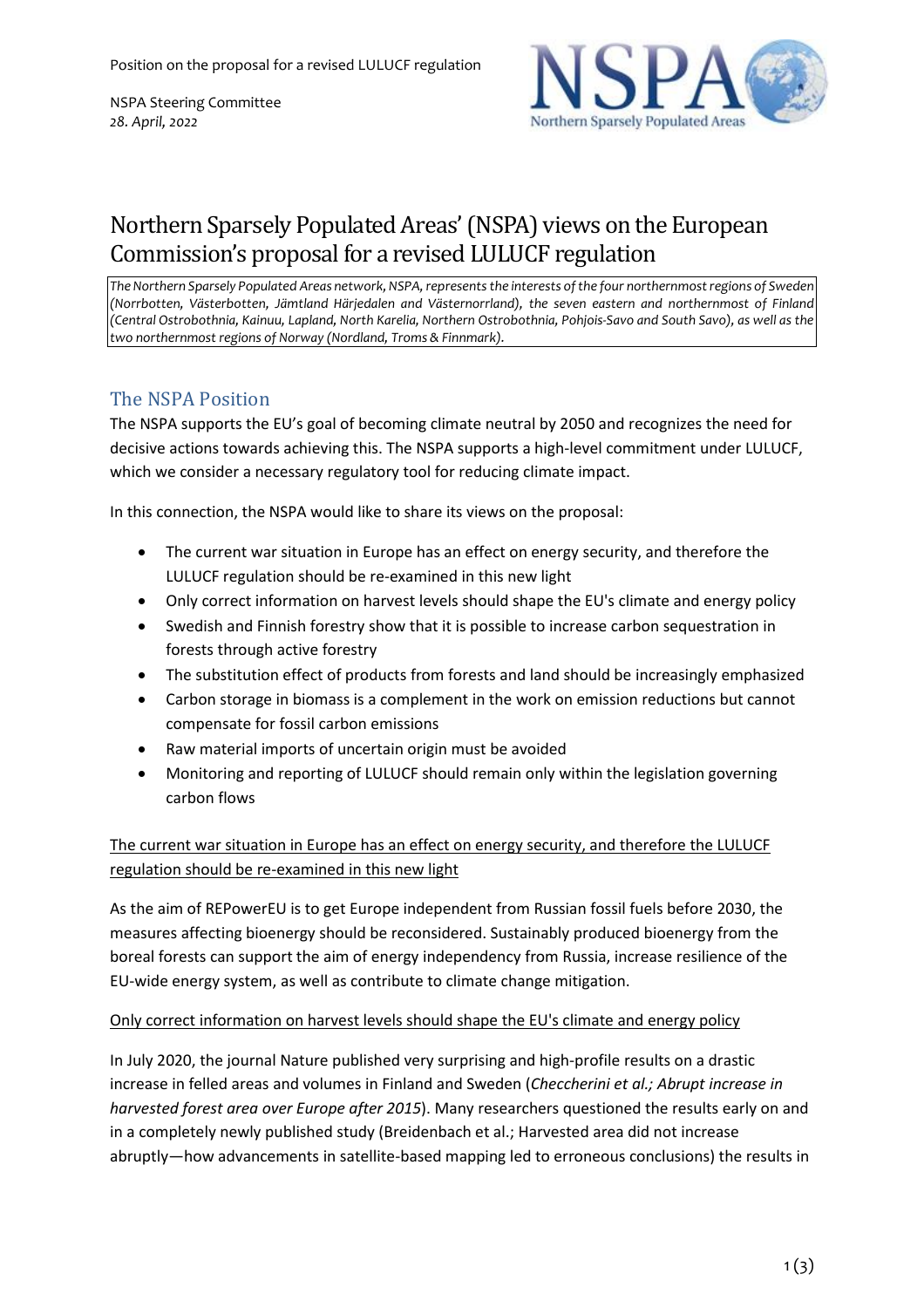NSPA Steering Committee *28. April, 2022*



the Nature article are now shown to be incorrect - it is not the fellings that have increased dramatically since 2015, but the ability of forest maps to detect these fellings.

Unfortunately, the Nature article seems to be the basis for many initiatives linked to forests within the framework of the Fit for 55 climate package, which risks causing major negative consequences for Nordic sustainable forestry and, in the long run, for effective climate work. NSPA underlines the importance of responding to accurate research results in climate work and calls for references to the incorrect results in the Nature article to be discontinued.

### Swedish and Finnish forestry show that it is possible to increase carbon sequestration in forests through active forestry

The European Commission bases its beliefs on the premise that carbon sequestration within the EU is decreasing. This may be true for the EU as a whole but does not apply to Sweden as a country. Over the course of a hundred years of active forestry, Sweden has managed to double its carbon sequestration in Swedish forests. This is well documented by the Swedish National Forest Inventory. Maximum climate effects arise when healthy forests grow, given the fact that forest raw materials can be used to substitute fossil raw materials, hence sequestering carbon in its wood products. At the same time, remaining forests and resilient forest ecosystems contribute to the possibility of increasing the forest's carbon storage. From a climate standpoint, it is therefore beneficial to increase forest growth on productive forest land in northern Sweden, as is supported by the newly published study "Sustainable boreal forest management – challenges and [opportunities](https://www.skogsstyrelsen.se/globalassets/om-oss/rapporter/rapporter-2021202020192018/rapport-2021-11-sustainable-boreal-forest-management-challenges-and-opportunities-for-climate-change-mitigation-002.pdf) for climate change [mitigation"](https://www.skogsstyrelsen.se/globalassets/om-oss/rapporter/rapporter-2021202020192018/rapport-2021-11-sustainable-boreal-forest-management-challenges-and-opportunities-for-climate-change-mitigation-002.pdf) (Högberg et al. 2021) The NSPA stresses that it is the active forest management and forestry that has led to increased carbon sequestration. Forest owners are keen to see their assets increasing, not decreasing.

#### The substitution effect of products from forests should be increasingly emphasized

NSPA strongly opposes that the European Commission's proposal for a revised LULUCF regulation is focusing primarily on forests as carbon sinks and not taking into account their role in providing sustainable raw materials to replace fossil alternatives. This means not taking into account the full potential of the forestry sector in terms of mitigating climate change and developing the local and regional bioeconomy. The binding of carbon through long-lived products from the forest is large, as shown by the Swedish Environmental Protection Agency's report of Swedish uptakes and emissions in the LULUCF report. What is not included in the accounting is the substitution effect that occurs when renewable products and fuels are used instead of fossil fuels. The result of the substitution is that the corresponding amount of fossil carbon can continue to stay in the bedrock and not contribute to the increase in the total amount of carbon in the biosphere. NSPA sees great risks of negative trends in climate work if the focus is exclusively on forests as a carbon sink, and therefore NSPA underlines the importance of the substitution effect in climate work.